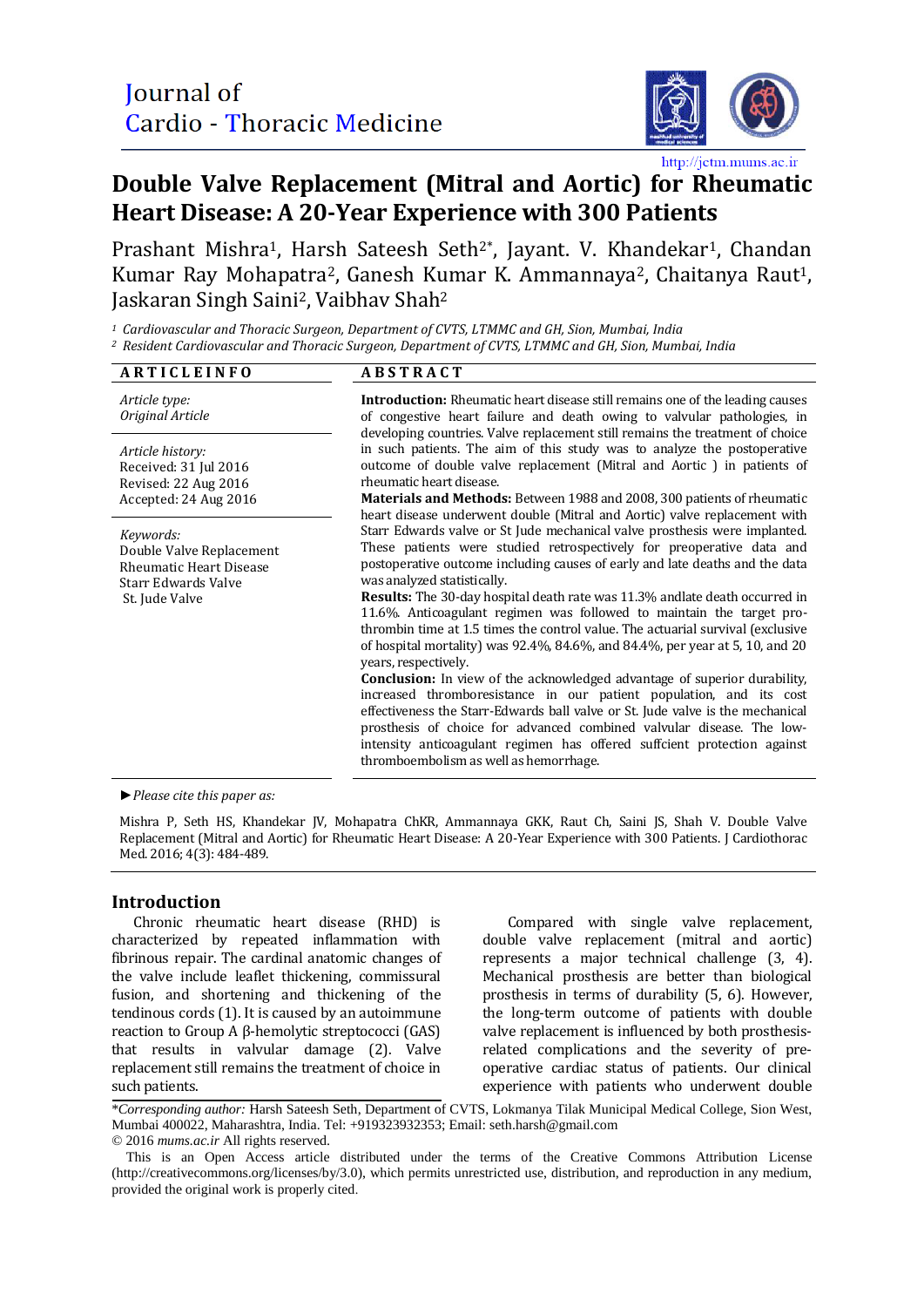valve replacement with or without tricuspid valve repair over a period of 20 years forms the basis of this article. The aim of this study was to analyze the postoperative outcome of double valve replacement (Mitral and Aortic) in patients of rheumatic heart disease.

## **Materials and Methods**

We analyzed a retrospective cohort of 300 patients in whom double valve replacement (Mitral and Aortic) was done in rheumatic heart disease patients at Lokmanya Tilak Municipal Medical College and General Hospital, Mumbai between 1988 and 2008

Inclusion Criteria: All patients who underwent valve replacement in the Aortic and Mitral area due to rheumatic pathology.

Exclusion criteria were applied: a) Patients who underwent valve surgery in only one area mitral or aortic. b) We did not include patients with incomplete data. C) Patients who had nonrheumatic causes of valvular heart disease. Demographic, epidemiologic, clinical, pre and post operative variables were analyzed. Echocardiography was the diagnostic modality, which was used.

#### *Operative Technique*

All patients were operated by establishment of cardiopulmonary bypass with moderate hypothermia and with the use of membrane oxygenator. Myocardial protection was offered by instillation of cold crystalloid cardioplegia given through the coronary ostia using modifed St. Thomas Hospital solution that was repeated every 20 to 25 minutes. Improved protection of the ventricles was provided by use of topical cold saline. In all patients either Star Edwards or St Jude Mechanical valve was used. The mitral valve was replaced first, but the aortic valve was excised as the first step through the aortotomy. The method invariably employed for both mitral and aortic valve implants used interrupted horizontal mattress sutures with Teflon pledgets. In those patients with dominant tricuspid incompetence a De vegas tricuspid annuloplasty was carried out (7). In patients with Tricuspid stenosis De Vegas commisurotomy was carried out. In 2 Patients

**Table 1.** Preoperative clinical data

with massive tricuspid incompetence valve replacement was carried out.

#### *Postoperative Management*

All patients were managed in the intensive care unit with monitoring of vitals, urine output and serial arterial blood gas analysis. Judicious use of inotropic agents provided further therapeutic support. Ventilatory support was provided for 24 to 48 hours for patients with pulmonary hypertension. Anticoagulation was initiated with Tab Warfarin from the day after surgery. A target INR of 2.5 to 3 was maintained.

#### *Follow-up*

Our patients were followed up monthly so as to review the INR status, which needed a close watch to be maintained in a therapeutic range. All patients were advised to take a shot of Injection Benzathine Penicillin 1.2 MU every three weekly till 45 years of age. All patients were advised regarding bacterial endocarditis prophylaxis prior to any dental treatment.

The completeness of follow-up was 80.2%; 19.8% of patients were lost to follow-up. Follow-up ranged from 1 to 20 years (median, 10.5 years).

#### *Statistical analysis*

Data analysis was performed in SPSS V.20 using MANOVA, Chi-square, and independent T-test. Moreover, numeral and classified demographic variables were compared using Chi-square, and distance variables were compared using the independent T-test. MANOVA was used for the comparison of the scores of study groups in terms of dependent variables. Additionally, effects of age and gender were controlled in variance analysis, and *P value* of less than 0.05 was considered significant.

# **Results**

The mean age of the patients at the time of operation was  $31.5 \pm 10.25$  years; 75% of the patients were less than 40 years, of which 15.2% were less than 20 years. There were 122 male and 178 female patients (Male/Female ratio 1:1.46). The preoperative characteristics of the study population are presented in Table 1. All patients

| Variable                                                   | Number             | Percent (%) |
|------------------------------------------------------------|--------------------|-------------|
| Age (y)                                                    | $31.5 \pm 10.25$ * |             |
| Male                                                       | 122                | 40.66       |
| Female                                                     | 178                | 59.33       |
| NYHA class III                                             | 204                | 68          |
| NYHA class IV                                              | 96                 | 32          |
| Atrial fibrillation                                        | 123                | 41          |
| Pulmonary hypertension (> 60 mm Hg)                        | 100                | 33.33       |
| Systemic cardiac index (1to 2 L.min $-1$ .m <sup>2</sup> ) | 135                | 45          |
| Previous closed mitral valvotomy                           | 30                 | 10          |

\* Mean ± Standard deviation, Total number of patients:300, NYHA= New York Heart Association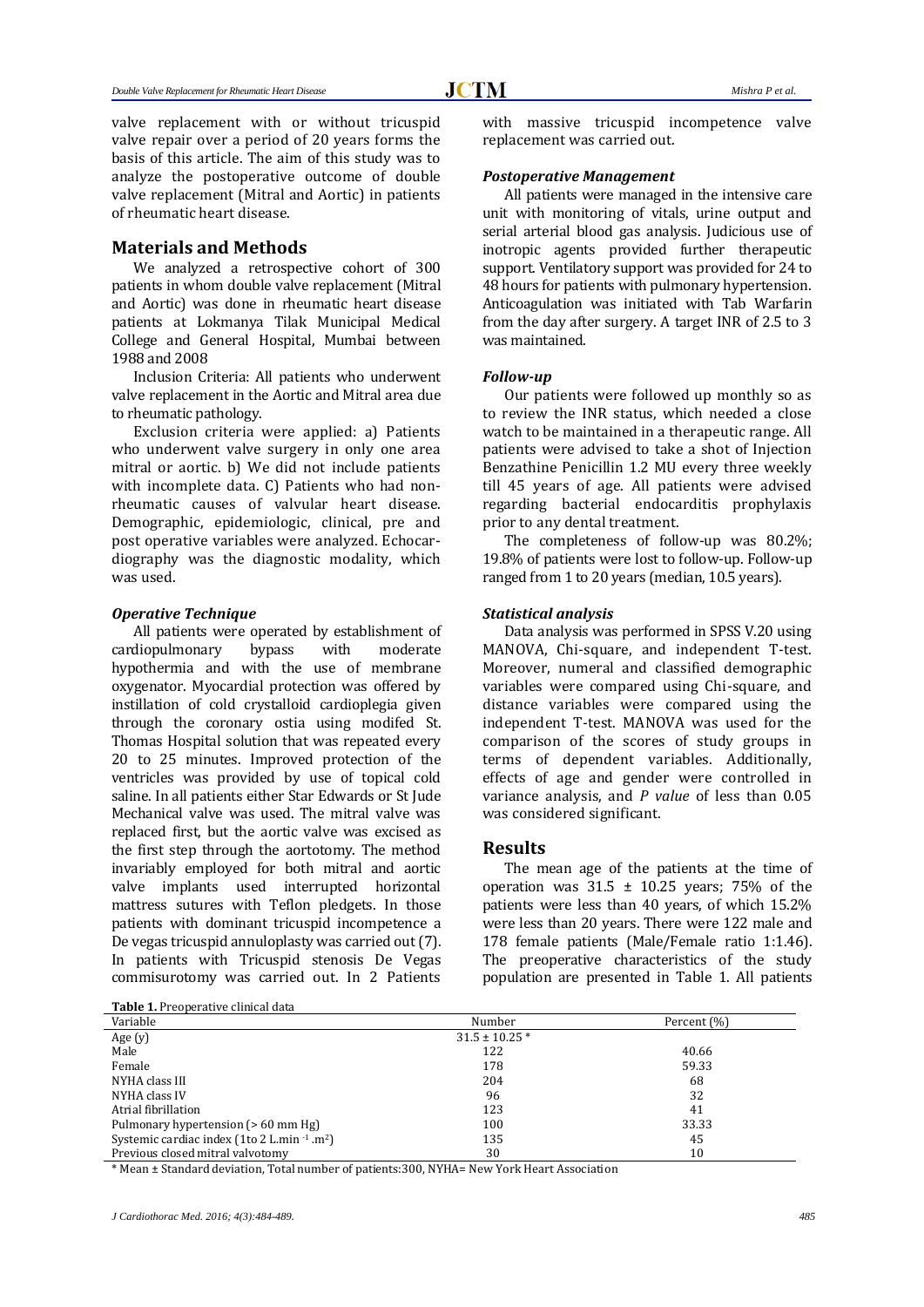belonged to either New York Heart Association (NYHA) class III or IV. The cause of valvular disease in our patients was rheumatic and this was manifested as tight calcific mitral stenosis (10.5%), severe mitral regurgitation (75.2%), calcific aortic stenosis (25.9%), and moderate to severe aortic regurgitation (84.6%). Seventy-three patients (24.33%) had associated tricuspid valve disease, of which 4 patients (5.4%) had dominant tricuspid stenosis and 69 patients (94.5%) had dominant incompetence. Severe pulmonary hypertension (> 60 mm Hg) was documented in 100 patients (33.3%). The systemic index was between 1to 2 L.min-1 .m<sup>2</sup> in 45% patients. Patients more than 50 years old underwent coronary angiography and 1 patient had demonstrable coronary artery disease and underwent successful coronary artery bypass grafting (CABG) with double valve replacement. There were 30 (10 %) patients who had a previous closed mitral valvotomy.

The hospital mortality (defined as death occurring within 30 days of operation) was 11.3% (34 of 300), which decreased to 8.3% (15/180) in the last decade of our experience. The cardiac causes of hospital mortality were low cardiac output, refractory or anticoagulant-related bleeding and uncontrollable arrhythmias (Table 2).

**Table 2.** Causes of early death after double valve replacement

| Cardiac                   | Number | Percent (%) |
|---------------------------|--------|-------------|
| Low cardiac output        | 11     | 32.3        |
| Anticoagulant<br>related  |        | 11.7        |
| bleeding                  |        |             |
| Refractory Arrythmias     | 3      | 8.8         |
| Non-Cardiac               |        |             |
| Sepsis                    | 8      | 23.5        |
| Respiratory Insufficiency | 8      | 23.5        |
| <b>Total Early Deaths</b> | 34     | 100         |
|                           |        |             |

The noncardiac causes of death were sepsis, and respiratory insufficiency. Of patient deaths, 38.1% had severe pulmonary hypertension. In addition this subset also had low cardiac index. Late death occurred in 35 cases for mortality of 11.6% (Table 3). The most common cardiac causes of late death were congestive failure followed by anticoagulant related bleeding and valve thrombosis. Incidence of arrhythmias and endo- carditis related deaths were low in our

**Table 3.** Causes of late death after double valve replacement

| Cause of Death                 | Number | Percent (%) |
|--------------------------------|--------|-------------|
| Cardiac                        |        |             |
| Congestive failure             | 10     | 28.5        |
| Anticoagulant related bleeding | 6      | 17.1        |
| Valve thrombosis               | 6      | 17.1        |
| Arrhythmias                    | 2      | 5.7         |
| Endocarditis                   |        | 2.8         |
| Non Cardiac                    |        |             |
| Renal Failure                  | 2      | 5.7         |
| Pneumonia                      | 2      | 5.7         |
| Unknown                        | 6      | 17.1        |
| Total late deaths              | 35     | 100         |

series. The noncardiac causes were renal failure, pneumonia, and unknown causes of death in 6 patients.

The actuarial survival (exclusive of hospital mortality) was 92.4%, 84.6%, and 84.4%, per year at 5, 10, and 20 years, respectively (Figure 1).



Figure 1. Actuarial survival of hospital survivors after double valve replacement

Valve replacement related morbidity-included thromboembolic events defined as a neurological deficit or peripheral thromboembolic phenomenon. Thromboembolic phenomenon was confirmed on basis of sub therapeutic INR. Anticoagulant related bleeding presented in the form of stroke and bleeding at other sites, which was confirmed by increased INR.

#### *Thromboembolism*

Thromboembolism occurred in 19 patients for a linearized rate of 1.18/100 patient-years. 1 patient had a fatal neurological thromboembolic event. 10 patients had thromboembolic complications with minimal residual neurologic deficit. The other 8 patients had minor thromboembolic episodes with total recovery.

#### *Anticoagulant-Related Hemorrhage*

Ten patients died of major bleed at varying periods of follow-up and died in the postoperative period for a linearized rate of 0.62/100 patient-years. Nonfatal bleeding events occurred in 3 patients for a linearized rate of 0.18/100 patient-years. These included a gastric bleed in 1 patient and Hemarthrosis of knee in 2 patients.

Prosthetic valve endocarditis occurred in 6 patients for a linearized rate of 0.37/100 patientyears. One patient died in the late postoperative period. Five of them underwent surgical procedures: 1 for re-replacement of an aortic prosthesis and 1 had a mitral prosthesis rereplaced. Three patients with gram-negative endocarditis were treated with appropriate longterm antibiotics and were asymptomatic during the study period.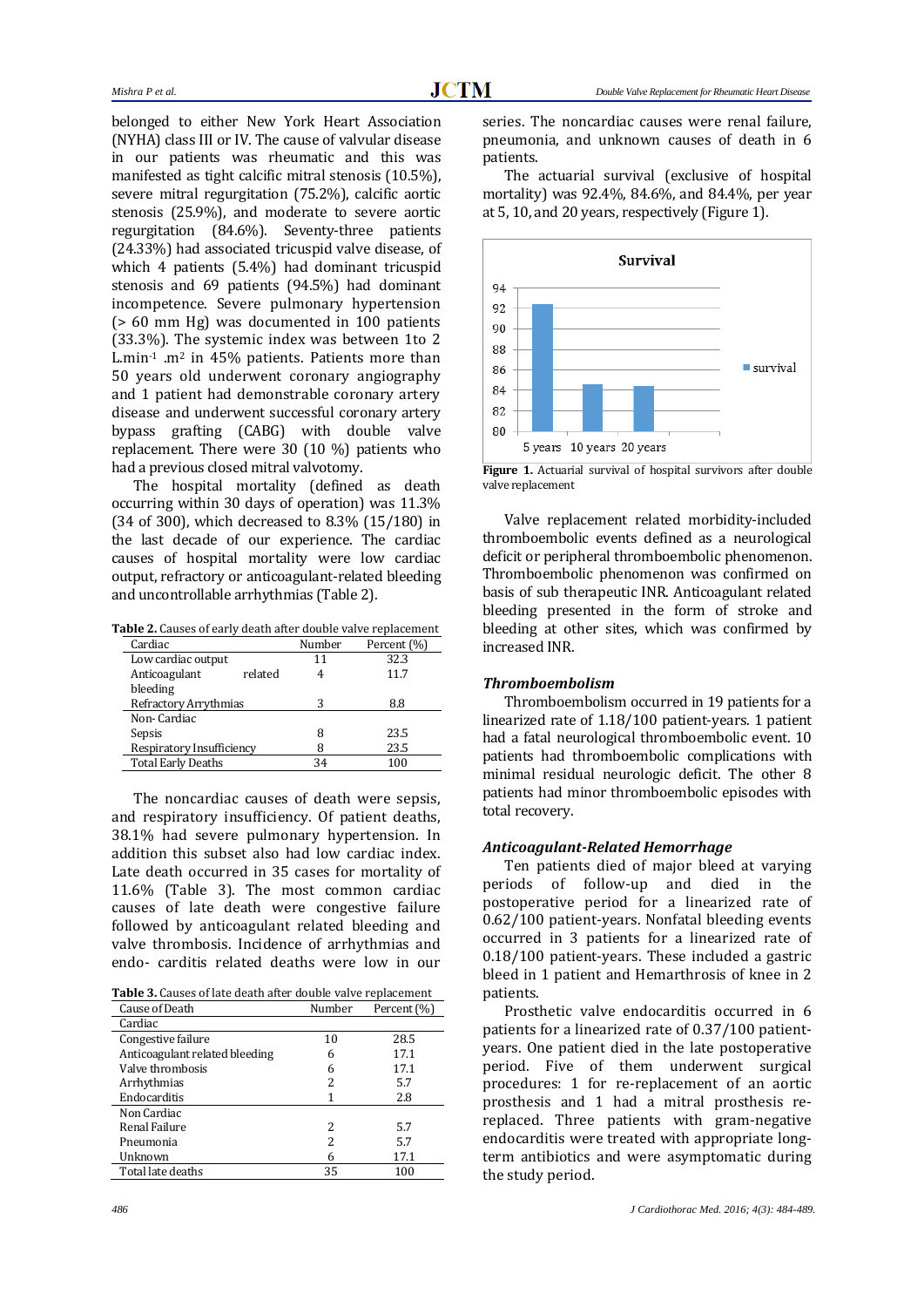### *Functional Class*

At the end of this study follow-up information was obtained in 240 subjects; 65.8% were in NYHA class I, 30.8% were in class II, and 3.4 % were in class III.

# **Discussion**

Simultaneous double valve replacement (Mitral and Aortic) has been performed for many years. In most series of patients a combination of a mechanical and a bioprosthetic valve is used.<sup>9</sup> Majority of our patients were under 40 years of age hence mechanical prosthesis was preferred, whereas in older patients bioprosthetic valves are preferred. In our study we used Starr Edwards ball cage valve or St. Jude Mechanical valve. It has been shown to be extremely durable in both accelerated fatigue testing and stress testing.<sup>10</sup> According to Bortolotti et al mechanical prostheses perform better in the long term owing to their superior durability (11). The operative risk of mitral and aortic valve replacement has decreased considerably but remains between 5.1% and 12% (12, 13). The major predictor of risk still depends upon the advanced preoperative functional disability and higher incidence of valve related complications (13, 14).

Our hospital mortality of 11.3% compares favorably with other reported series. Bortolotti and associates cited hospital mortality of 19% in 221 patients having a dual mechanical prosthesis (11). Bernal et al from Spain reported a mortality of 10.7% after double valve replacement using the Carbomedics valve (15). Brown and coworkers from the NHLBI cited an in-hospital mortality of 14%.9The data for the United Kingdom heart valve registry over the period 1987–1997 estimates early mortality at 9.3% for double valve procedures inclusive of re-operations (16). Our review identified the association of pulmonary hypertension as a strong predictor of both morbidity and mortality. The operative mortality was high (38.1%) in those patients with severe pulmonary hypertension (> 60 mm Hg). Joseph et al also identified increased risk of mortality in patients of pulmonary hypertension with valve replacement (17). Galloway and colleagues in a large series of patients indicated that the operative mortality rose from 5.6% for those in whom the pulmonary artery systolic pressure was less than 60 mm Hg to a striking figure of 38.5% for those in whom the pulmonary hypertension was more than 60 mm Hg (18). We addressed the Tricuspid valve incompetence in our study by doing De Vegas annuloplasty. Grover and associates also have identified the association of tricuspid valve disease as a strong predictor of morbidity and mortality in their analysis (3).

In our series we have routinely preserved the

posterior mitral leaflet. As in a review by Talwar et al there was better long-term systolic function and LV performance both at rest and during exercise. They also demonstrated increased LV end-diastolic pressures after chordal transection and conventional MVR whereas these decreased after MVR with chordal preservation. It preserves LV geometry and function, reduces the operative mortality, improves early and long-term survival and reduces the risk of ventricular rupture (19).

In our study Thromboembolism occurred in 19 patients for a linearized rate of 1.18/100 patientyears. 1 patient had a fatal neurological thromboembolic event. 10 patients had thromboembolic complications with minimal residual neurologic deficit. The other 8 patients had minor thromboembolic episodes with total recovery. Another study by Kopf et al showed that St. Jude Medical valve has a low incidence of thromboembolism, hemorrhagic complications, and valve thrombosis in patients receiving modest doses of warfarin (20). Another report from India using the Björk-Shiley low-profile valve in young subjects cited a similar thromboembolic event occurrence (21).

We adhered to a regime of maintaining INR 1.5 times the normal, which provided sufficient protection against thromboembolic episodes, and bleeding. When and where available we opt to maintain the INR at 2.5 to 3.0. Furthermore, the low incidence of thromboembolic events is presumably related to factors such as inherent difference in coagulable states and competence of the individual managing the patient's anticoagulation. A modest degree of education and counseling to the patient has paid off in the follow-up. The importance of meticulous attention to anticoagulant therapy cannot be over-emphasized. The linearized occurrence of thromboembolic events in this review was 1.18/100 patient-years and anticoagulant-related hemorrhage occurred at a linearized rate of 0.62/100 patient-years. Ten patients on the lowintensity anticoagulant regime carried their pregnancy to term and bore normal children. The oral anti-coagulant therapy was substituted with subcutaneous heparin 5,000 units four times daily during the last trimester. Warfarin embryopathy and intracerebral hemorrhage in the newborn were not encountered in our experience. Salazar and colleagues emphasized that woman with cardiac valve prostheses should be counseled against pregnancy (22).

Corcos and colleagues reported that thromboembolism occurred at a linearized rate of 2.3% per year with Starr Edwards double valve replacement (23). The striking variability in the results using the same prosthetic devices is also known to occur from the experience of other centers. Armenti et al showed an actuarial survival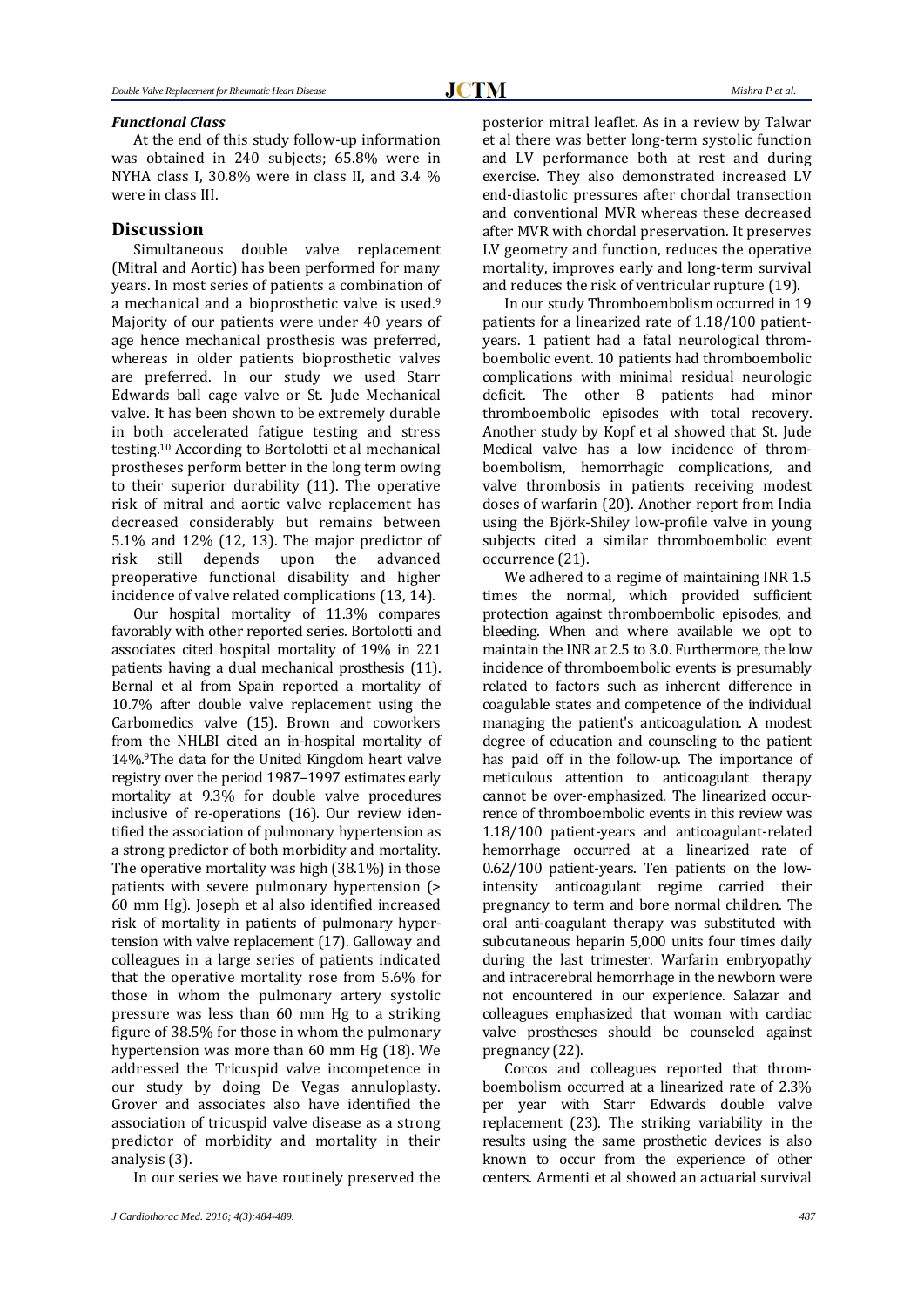of only 76% and 62% at 3 and 5 years, respectively, (24) using the St. Jude Medical prostheses. Furthermore they also stated that the freedom from combined thromboembolism and anticoagulant related hemorrhage at 15 years was only 40% using the Starr Edwards prosthesis (9). There was no instance of paravalvar leak in the present review. We used horizontal mattress sutures with Teflon pledgets. In 1986 Sethia and coworkers reported on a 14-year experience with the Björk-Shiley prosthetic replacement, noting a high incidence of paravalvar leak (2% per year) and suggesting along with other experts that horizontal mattress sutures provide better valve stability and may eliminate this adverse valverelated complication (25, 26).

The study results have demonstrated an excellent symptomatic improvement and favorable late survival after Double valve replacement, and have established the continued role for this procedure in patients with advanced rheumatic valvulopathy. In view of its remarkable long-term durability, superior thromboresistance and affordability, the Starr-Edwards were the valve of choice for the mitral position although, following its gradual withdrawal from the market, St. Jude mechanical valve was subsequently used. The choice of prosthesis should not be made on the basis of any unsupported promotional claims, but rather on the surgeon's experience, ease of insertion, availability, and cost. An advanced age, a higher NYHA class, preoperative congestive cardiac failure, pulmonary arterial hypertension advanced tricuspid regurgitation, poor left ventricular function, giant left atrium, gross cardiomegaly and associated procedures such as tricuspid annuloplasty or CABG negatively affect late survival. The operative mortality in patients undergoing DVR has improved remarkably over time, with the improvisation of extracorporeal circulation methods, myocardial protection techniques and postoperative management. However, based on the patients' quality of life, anticoagulation therapy represents the most serious problem when using mechanical valves. The development of a superior mechanical valve with an effective anti-thrombotic, and/or a refined bioprosthetic valve with a prolonged life span, would be expected to further improve the quality of the patients' life in the long term.

#### *Limitations*

In the present study, the majority of the data were collected retrospectively, and this may have reduced their validity in some cases. However, as they were acquired via personal and telephone enquiries, mailed questionnaires and outpatient clinical visit records, the data were considered satisfactory. An additional problem was the vastness of the Indian continent; the majority of the patients were from remote areas and neither reported back nor was followed up by local physicians in order to continue their prescribed medications. A third point was the inclusion of patients with different types of mechanical prosthesis.

#### **Conclusion**

In view of the acknowledged advantage of superior durability, increased thromboresistance in our patient population, and its cost effectiveness the Starr-Edwards ball valve or St. Jude valve is the mechanical prosthesis of choice for advanced combined valvular disease. The low-intensity anticoagulant regimen has offered suffcient protection against thromboembolism as well as hemorrhage.

## **Acknowledgments**

I would like to thank my teachers, colleague's, and my family for their support.

### **Conflict of Interest**

Author Harsh Sateesh Seth declares on behalf of all the contributing authors that we have no conflict of interest.

#### **References**

- 1. Robbins SL, Cotran RS. The heart. Kumar V, Abbas AK, Fausto N, Aster J, editors. Pathologic basis of disease. 7th ed. Philadelphia: Saunders; 2006. P. 592-4.
- 2. Kaplan MH, Bolande R, Rakita L, Blair J. Presence of bound immunoglobulins and complement in the myocardium in acute rheumatic fever. Association with cardiac failure. N Engl J Med. 1964; 271:637-45.
- 3. Grover FL, Hammermeister KE, Burchel C. Initial report of the Veterans Administration preoperative risk assessment study for cardiac surgery. Ann Thorac Surg. 1990; 50:12-26.
- 4. Christakis GT, Weisel RD, David TE, Salerno TA, Ivanov J. Predictors of operative survival of valve replacement. Circulation. 1988; 78:I25–34.
- 5. Milano AD, Bortolotti U, Mazucco A, Guerra F, Magni A, Gallucci V. Aortic valve replacement with the Hancock standard, Björk-Shiley and Lillehei-Kaster prostheses. A comparison based on followup from 1±15 years. J Thorac Cardiovasc Surg. 1989; 98:37-47.
- 6. Duncan JM, Cooley DA, Livesay JJ, Ott DA, Reul GA, Walker WE, et al. [The St. Jude](http://www.ncbi.nlm.nih.gov/pmc/articles/PMC341593/) medical valve: early clinical results in 253 [patients.](http://www.ncbi.nlm.nih.gov/pmc/articles/PMC341593/) Tex Heart Inst J. 1983; 10:11–6.
- 7. Holper K, Haehnel J, Augustin N, Sebening F. Surgery for tricuspid insufficiency: long-term follow-up after De Vega annuloplasty. Thorac Cardiovasc Surg. 1993; 41:1-8.
- 8. Edmunds LH Jr, Clark RE, Cohn LH, Grunkemeier GL, Miller DC, Weisel RD. Guidelines for reporting morbidity and mortality after cardiac valvular operations. The American Association for Thoracic Surgery, Ad Hoc Liaison Committee for Standardizing